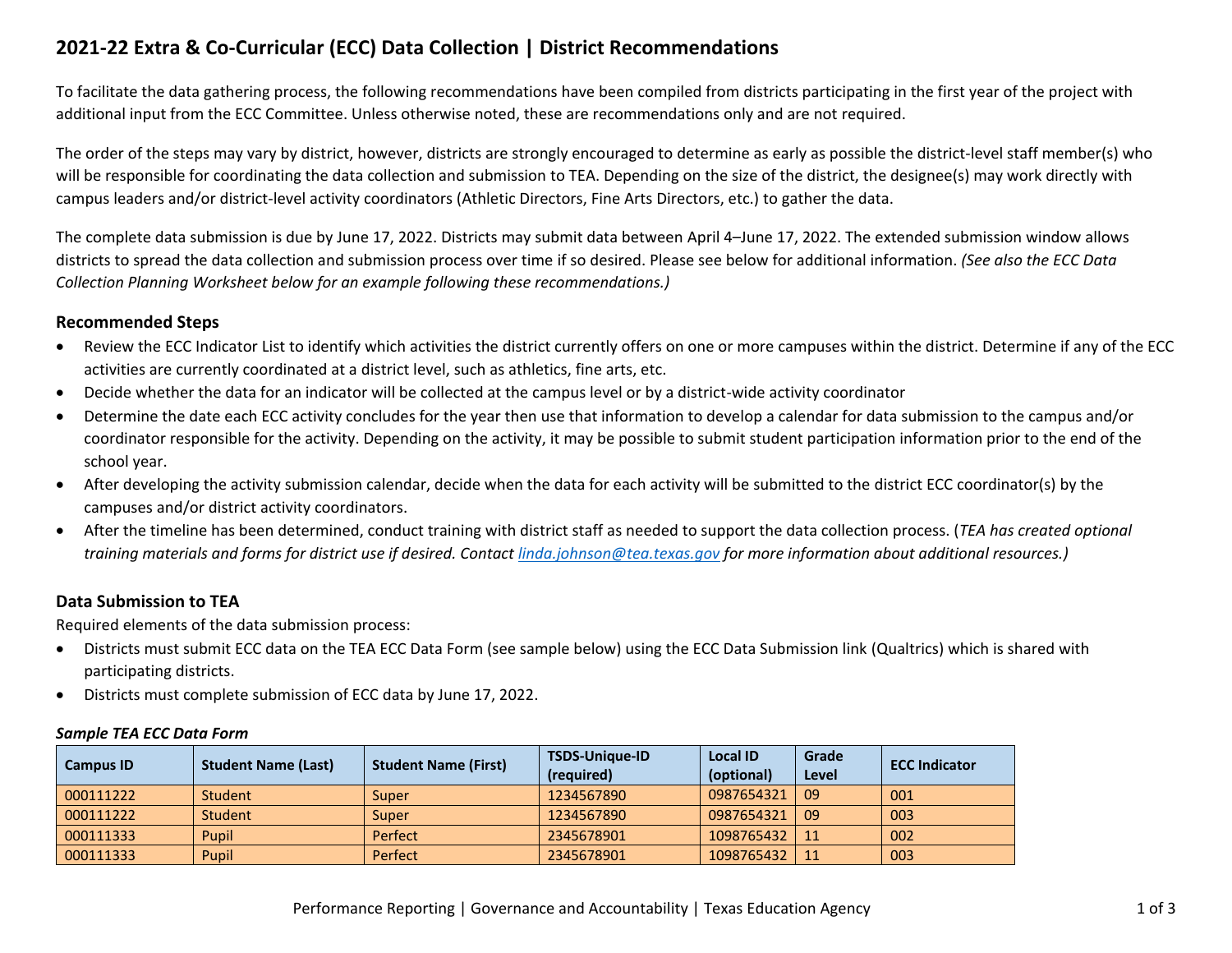# **2021-22 Extra & Co-Curricular (ECC) Data Collection | District Recommendations**

To better accommodate district needs, the ECC Data Collection also provides flexibility to the extent possible regarding how the data is compiled for submission. A few examples of data collection options are provided below. Districts may use any combination of these and/or request other options.

- District submits data organized by campus: Each campus compiles their data for all relevant indicators; the district then compiles all campus data according to campus level (ES, MS, HS) for submission to TEA. The district submission consists of one or more TEA ECC Data Forms for all elementary-level data and so forth.
- District submits data according to activity: District-level activity coordinators compile district data by ECC activity and campus level (ES, MS, HS); the district ECC coordinator then submits the data by activity and campus level to TEA.

The ECC Data Collection Planning Worksheet is an optional tool available to assist districts with creating a plan for their local data collection process. See below for an example; the full form is available on the [TEA Performance Reporting](https://tea.texas.gov/texas-schools/accountability/academic-accountability/performance-reporting) website.

# **ECC Data Collection Planning Worksheet (Example)**

| <b>Data</b> | <b>Data Field</b>                                                 | <b>Participating</b> | Data collected by campus or                                                                                                | <b>End date</b><br>for                                            |                                                                                                 | Data due to district                                                                           | <b>Submit data to TEA</b>                                                                         |
|-------------|-------------------------------------------------------------------|----------------------|----------------------------------------------------------------------------------------------------------------------------|-------------------------------------------------------------------|-------------------------------------------------------------------------------------------------|------------------------------------------------------------------------------------------------|---------------------------------------------------------------------------------------------------|
| Code        | <b>Description</b>                                                | <b>Campuses</b>      | district coordinator?                                                                                                      | activity                                                          | Data due to coordinator                                                                         | <b>ECC coordinator</b>                                                                         | (approximate)                                                                                     |
| 001         | UIL<br>Academic<br>Contests                                       | All ES, MS, HS       | Each campus UIL coach will<br>compile a list of UIL team<br>members                                                        | <b>ES</b><br>3/1/22<br><b>MS</b><br>4/1/22<br><b>HS</b><br>5/1/22 | Data submitted to campus<br>designee by:<br>ES 3/10/22<br>MS 4/10/22<br>HS 5/10/22              | Campus will submit<br>data to district ECC<br>by:<br>ES 3/20/22<br>MS 4/20/22<br>HS 5/20/22    | District will submit all UIL data by<br>campus level by:<br>ES 4/15/22<br>MS 4/30/22<br>HS 6/1/22 |
| 012         | <b>LOTC</b>                                                       | N/A                  |                                                                                                                            |                                                                   |                                                                                                 |                                                                                                |                                                                                                   |
| 028         | Student<br>Council                                                | All ES, MS, HS       | Each campus STUCO sponsor<br>will compile a list of<br>members                                                             | 5/20/22                                                           | Data submitted to campus<br>designee by 5/10/22                                                 | Campus will submit<br>data to district ECC<br>by 5/20/22                                       | District will submit all STUCO<br>data for all levels by 6/1/22                                   |
| 032         | TMEA/<br><b>ATTSSB</b><br>Events (All-<br>Region / All-<br>State) | All MS, HS           | MS & HS - Each campus<br>band and choir director will<br>compile a list of students<br>participating in related<br>events. | <b>MS &amp; HS</b><br>2/14/22                                     | MS & HS data submitted to<br>the HS Band and Choir head<br>directors respectively by<br>2/25/22 | HS Band & Choir<br>head directors will<br>submit MS & HS data<br>to district ECC by<br>3/11/22 | District will submit all<br>TMEA/ATTSSB data by campus<br>level (MS, HS) by 4/15/22               |

Note:

1. District participation in events may vary. For example, in this case the district does not currently offer LOTC.

2. Districts may determine submission dates according to the district calendar of events so long as the TEA data submission is completed by June 17, 2022.

3. Districts may determine who will assist with the data collection; campus leadership and other staff may assist as needed.